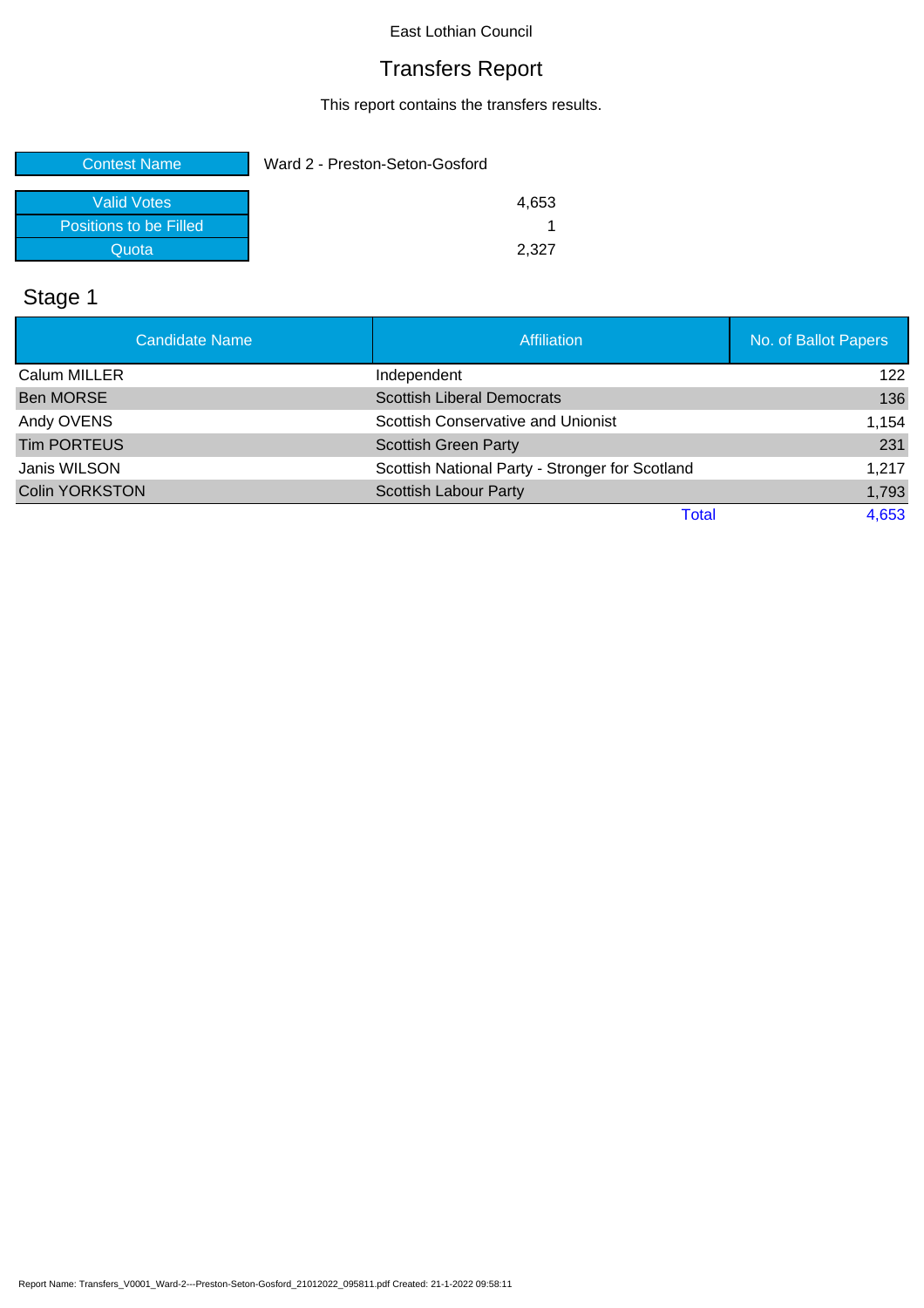## Transfers Report

This report contains the transfers results.

## Stage 2 - Exclusion of Calum MILLER 122.00000

| Action                            | No. of Ballot<br><b>Papers</b> |    | <b>Transfer Value</b> | <b>Votes Transferred</b> |
|-----------------------------------|--------------------------------|----|-----------------------|--------------------------|
| <b>Transfer to Ben MORSE</b>      |                                | 18 | 1.00000               | 18.00000                 |
| <b>Transfer to Andy OVENS</b>     |                                | 19 | 1.00000               | 19.00000                 |
| <b>Transfer to Tim PORTEUS</b>    |                                | 10 | 1.00000               | 10.00000                 |
| <b>Transfer to Janis WILSON</b>   |                                | 25 | 1.00000               | 25.00000                 |
| <b>Transfer to Colin YORKSTON</b> |                                | 22 | 1.00000               | 22.00000                 |
|                                   |                                |    |                       |                          |
| No further preference             |                                | 28 | 1.00000               | 28.00000                 |
| Not transferred due to rounding   |                                |    |                       | 0.00000                  |
|                                   | <b>Total</b>                   |    |                       | 122.00000                |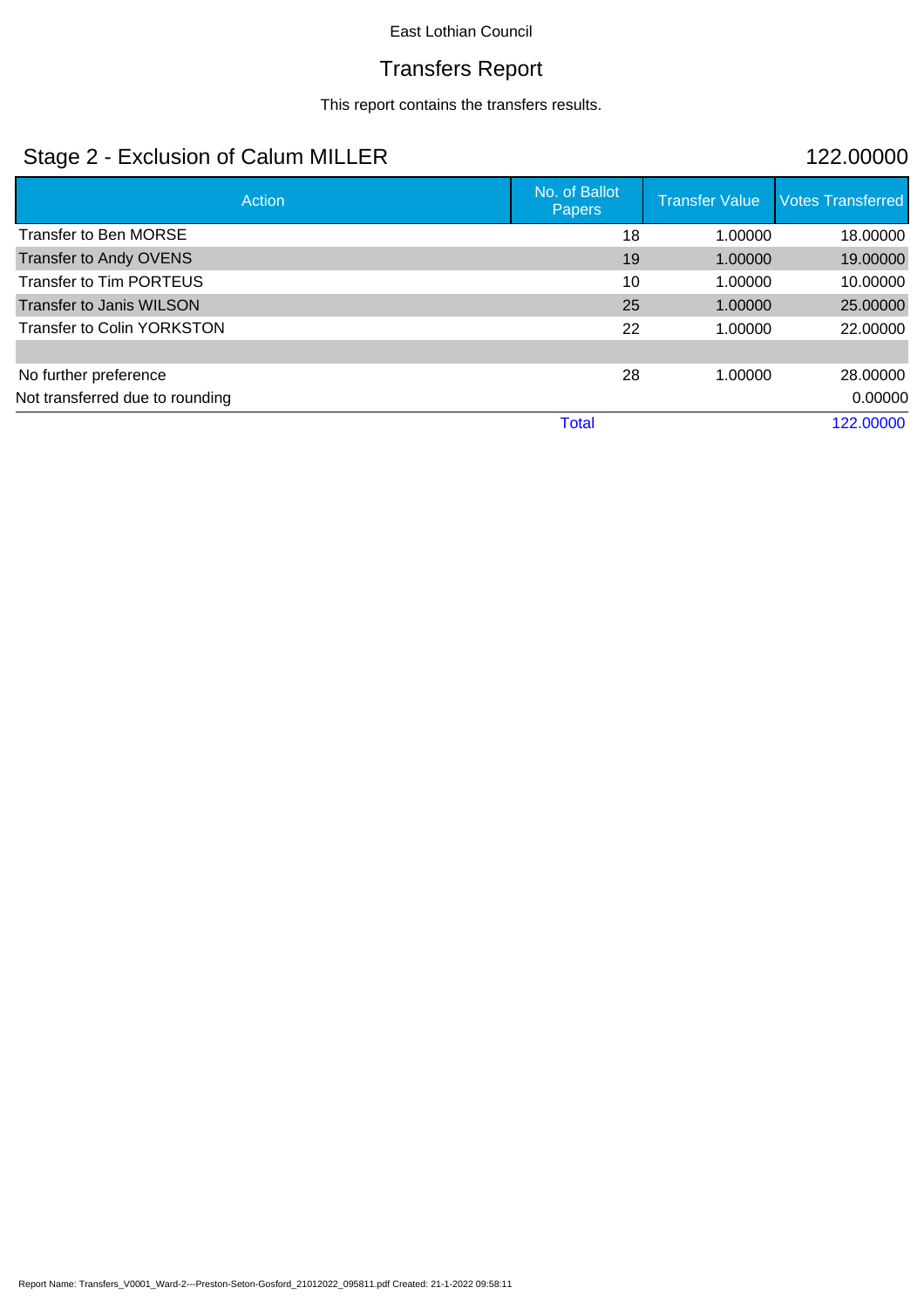## Transfers Report

This report contains the transfers results.

## Stage 3 - Exclusion of Ben MORSE 154.00000

| Action                            | No. of Ballot<br><b>Papers</b> | <b>Transfer Value</b> | <b>Votes Transferred</b> |
|-----------------------------------|--------------------------------|-----------------------|--------------------------|
| Transfer to Andy OVENS            | 31                             | 1.00000               | 31.00000                 |
| <b>Transfer to Tim PORTEUS</b>    | 25                             | 1.00000               | 25.00000                 |
| Transfer to Janis WILSON          | 16                             | 1.00000               | 16.00000                 |
| <b>Transfer to Colin YORKSTON</b> | 46                             | 1.00000               | 46.00000                 |
|                                   |                                |                       |                          |
| No further preference             | 36                             | 1.00000               | 36,00000                 |
| Not transferred due to rounding   |                                |                       | 0.00000                  |
|                                   | Total                          |                       | 154.00000                |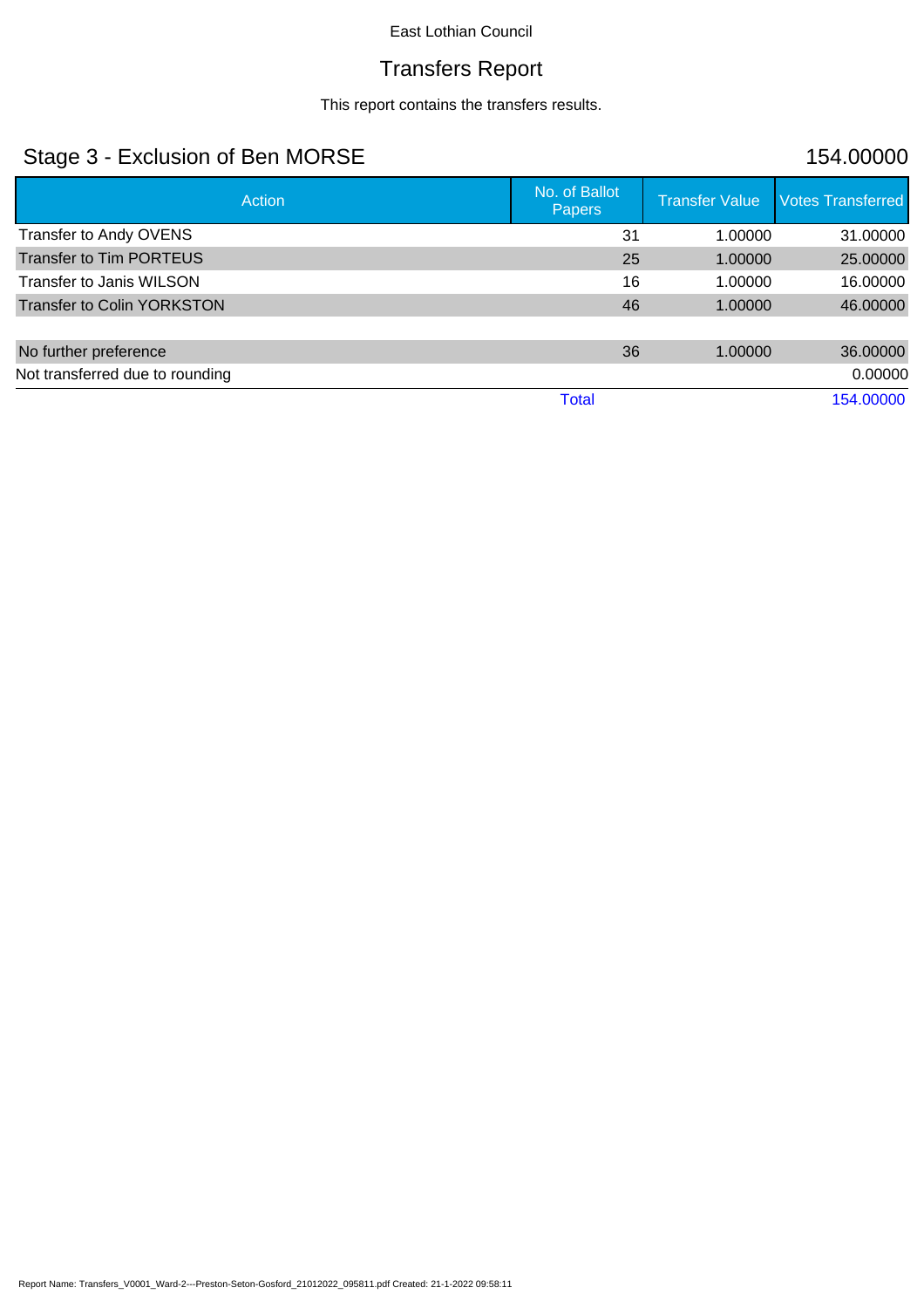## Transfers Report

This report contains the transfers results.

## Stage 4 - Exclusion of Tim PORTEUS 266.00000

| Action                            | No. of Ballot<br>Papers | <b>Transfer Value</b> | <b>Votes Transferred</b> |
|-----------------------------------|-------------------------|-----------------------|--------------------------|
| Transfer to Andy OVENS            | 8                       | 1.00000               | 8.00000                  |
| <b>Transfer to Janis WILSON</b>   | 133                     | 1.00000               | 133.00000                |
| <b>Transfer to Colin YORKSTON</b> | 66                      | 1.00000               | 66.00000                 |
|                                   |                         |                       |                          |
| No further preference             | 59                      | 1.00000               | 59,00000                 |
| Not transferred due to rounding   |                         |                       | 0.00000                  |
|                                   | <b>Total</b>            |                       | 266.00000                |
|                                   |                         |                       |                          |

Report Name: Transfers\_V0001\_Ward-2---Preston-Seton-Gosford\_21012022\_095811.pdf Created: 21-1-2022 09:58:11